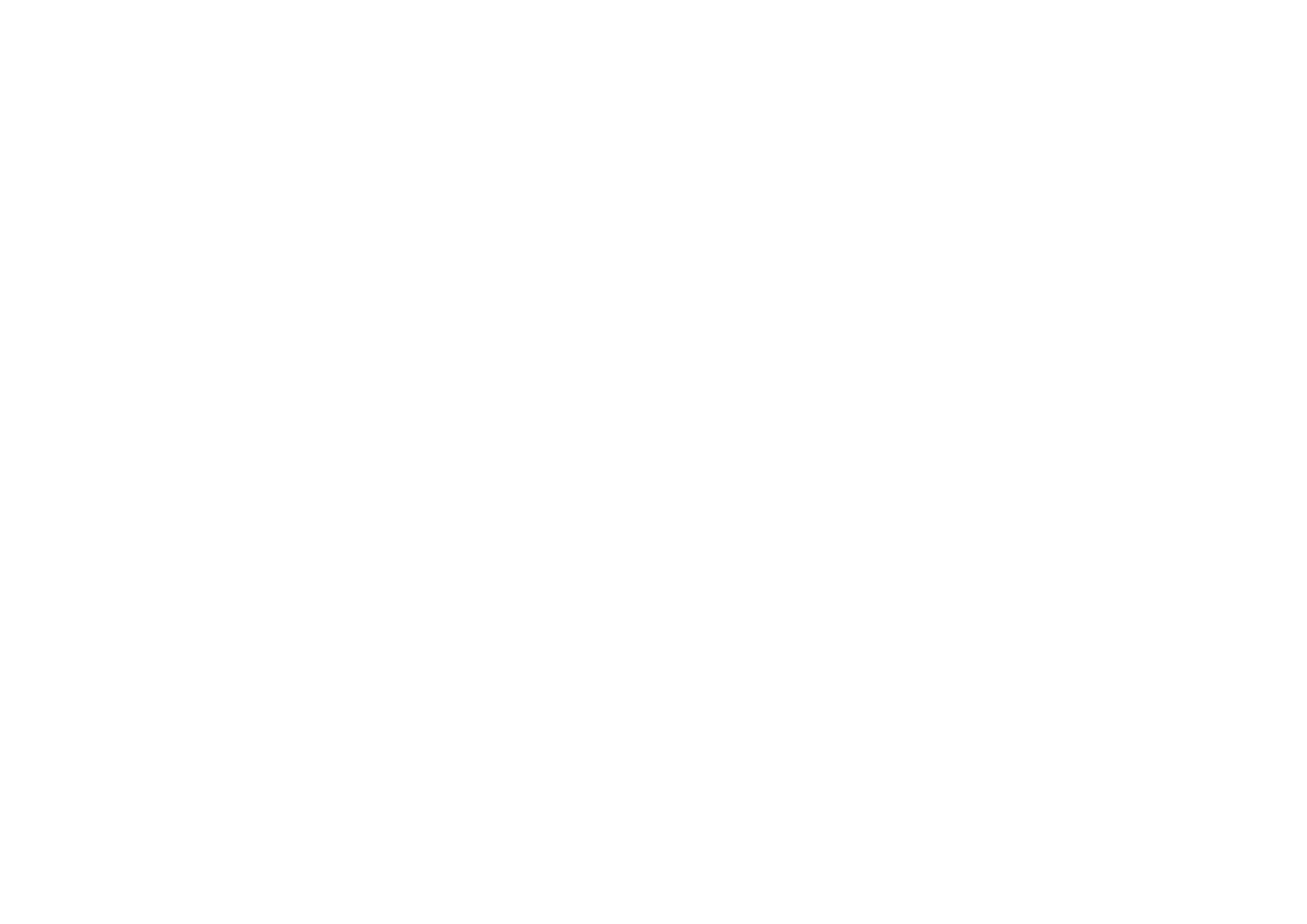

### **Old Leightonians**<br> **Cricket Club**

#### **AVERAGES - 2016 SEASON**

|                                      |                | <b>BATTING</b>  |                |                      |                        |       |                |                |              | <b>FIELDING</b> |                |                | <b>BOWLING</b> |                |                |                |                         |            |       |
|--------------------------------------|----------------|-----------------|----------------|----------------------|------------------------|-------|----------------|----------------|--------------|-----------------|----------------|----------------|----------------|----------------|----------------|----------------|-------------------------|------------|-------|
| <b>Name</b>                          | <b>Apps</b>    | <b>Inns</b>     | N.O.           | <b>Runs</b>          | H.S.                   | Ave   | 0s             | <b>50s</b>     | 100s         | <b>6s</b>       | ct             | Wk ct          | <b>St</b>      | $\circ$        | M              | $\mathbb{R}$   | $\overline{\mathsf{w}}$ | <b>Eco</b> | Ave   |
| JC Acland-Hood                       | 9              | 9               | $\overline{2}$ | 343                  | $59*$                  | 49.00 |                | 3              |              |                 | $\mathbf{R}$   |                |                |                |                |                |                         |            |       |
| CAJ Allan                            | 3              | $\overline{3}$  | $\mathbf{1}$   | 26                   | 15                     | 13.00 | $\mathbf{1}$   |                |              |                 |                | $\overline{1}$ | $\overline{3}$ |                |                |                |                         |            |       |
| J Allan                              | 2              | 2               | $\mathbf{1}$   | 11                   | $11*$                  | 11.00 | $\overline{1}$ |                |              |                 |                |                |                | $\overline{3}$ | $\Omega$       | 19             | $\mathbf{1}$            | 6.33       | 19.00 |
| <b>JW Barratt</b>                    | 3              | 3               | $\mathbf{1}$   | 110                  | $63*$                  | 55.00 |                | $\mathbf{1}$   |              | $\overline{4}$  |                |                |                | 13             | $\Omega$       | 84             | $\overline{3}$          | 6.46       | 28.00 |
| <b>KJA Barton</b>                    | 5<br>1         | $\overline{4}$  | $\mathbf{1}$   | $6 \overline{6}$     | $\overline{4}$<br>$4*$ | 2.00  | $\mathbf{1}$   |                |              |                 |                |                |                | 18             | $\mathcal{L}$  | 85             | 6                       | 4.72       | 14.17 |
| <b>SPJ Best</b>                      | 1              | $\mathbf{1}$    | $\overline{0}$ | $\overline{4}$       | 11                     | 11.00 |                |                |              |                 |                |                |                |                |                |                |                         |            |       |
| <b>WR Budge</b><br><b>EGV Carter</b> | 1              |                 |                | 11<br>$\overline{a}$ | $3*$                   |       |                |                |              |                 |                | $\overline{2}$ |                | 11.3           |                | 54             | $\overline{z}$          | 4.78       | 18.00 |
| <b>GWV Carter</b>                    | $\overline{7}$ | $6\overline{6}$ | $\mathbf{1}$   | $\overline{7}$       | $\overline{4}$         | 1.40  | $\overline{3}$ |                |              |                 |                |                |                |                |                |                |                         |            |       |
| <b>TWV Carter</b>                    | 1              | $\mathbf{1}$    | $\overline{0}$ | 19                   | 19                     | 19.00 |                |                |              |                 |                |                |                |                |                |                |                         |            |       |
| JE Crosfield                         | 9              | 6               | $\overline{0}$ | 21                   | 9                      | 3.50  | $\mathbf{1}$   |                |              |                 |                |                |                | 44             | 5 <sup>5</sup> | 259            | 10                      | 5.89       | 25.90 |
| D Doraisamy                          | 6              | 5               | $\mathbf{0}$   | 90                   | 63                     | 18.00 |                | $\mathbf{1}$   |              |                 | $\mathbf{1}$   |                |                | 23             | $\overline{2}$ | 134            | 5                       | 5.83       | 26.80 |
| <b>GHJ Frankland</b>                 | $\overline{2}$ | $\overline{2}$  | $\mathbf{0}$   | $\overline{7}$       | $7^{\circ}$            | 3.50  | $\mathbf{1}$   |                |              |                 |                |                |                | 11             | $\Omega$       | 49             | $\overline{3}$          | 4.45       | 16.33 |
| T Gilbey                             | $\mathbf{1}$   |                 |                |                      |                        |       |                |                |              |                 | $\overline{2}$ |                |                | 5              | $\Omega$       | 15             | 1                       | 3.00       | 15.00 |
| <b>TF Gillmor</b>                    | 5              | 5               | $\mathbf{0}$   | 95                   | 26                     | 19.00 |                |                |              |                 | 5              |                |                |                |                |                |                         |            |       |
| O Guitterez                          | $\overline{3}$ | $\overline{3}$  | $\mathbf{0}$   | 136                  | 111                    | 45.33 |                |                | $\mathbf{1}$ |                 | 1              |                |                | 11             | $\Omega$       | 77             | $\overline{2}$          | 7.00       | 38.50 |
| JJ Groom                             | 6              | $\overline{2}$  | 1              | $\overline{3}$       | $2*$                   | 3.00  |                |                |              |                 |                |                |                | $\mathbf{1}$   | $\Omega$       | $\overline{7}$ | $\Omega$                | 7.00       |       |
| <b>ND Hayles</b>                     | 10             | 8               | 1              | 185                  | 59                     | 26.43 |                |                |              |                 |                | $\overline{7}$ | 1              |                |                |                |                         |            |       |
| NA Jackson                           | $\overline{4}$ | $\mathbf{1}$    | $\mathbf{0}$   | $\mathbf{0}$         | $\mathbf{0}$           | 0.00  | $\mathbf{1}$   |                |              |                 | 1              |                |                | 6              | 1              | 51             | $\overline{3}$          | 8.50       | 17.00 |
| AJ Jeffries                          | $\mathbf{1}$   | 1               | $\mathbf{0}$   | $\overline{7}$       | $7^{\circ}$            | 7.00  |                |                |              |                 |                |                |                |                |                |                |                         |            |       |
| W MacKay                             | 5              | 5               | $\mathbf{0}$   | 222                  | 98                     | 44.40 |                | $\overline{2}$ |              | $\overline{3}$  | 1              |                |                | 18             | 2              | 100            | 5 <sup>5</sup>          | 5.56       | 20.00 |
| <b>AW Moss</b>                       | 6              | 6               | 1              | 53                   | $16*$                  | 10.60 | $\mathbf{1}$   |                |              |                 | $\overline{2}$ |                |                |                |                |                |                         |            |       |
| SN Narayanasamy                      | 5              | 5               | $\mathbf{0}$   | 17                   | 8                      | 3.40  | $\mathbf{1}$   |                |              |                 | $\overline{2}$ |                |                | 30             | $\overline{4}$ | 126            | $\overline{3}$          | 4.20       | 42.00 |
| SR Narayanasamy                      | 15             | 15              | 5              | 231                  | $61*$                  | 23.10 |                | $\mathbf{1}$   |              | 8               | 6              |                |                | 124            | 23             | 423            | 27                      | 3.41       | 15.67 |
| JP Newell Price                      | $\mathbf{1}$   | 1               | $\mathbf{0}$   | $\overline{2}$       | $2^{\circ}$            | 2.00  |                |                |              |                 |                |                |                | 8              | $\Omega$       | 35             | $\mathbf{0}$            | 4.38       |       |
| <b>RC Newell Price</b>               | $\overline{4}$ | $\overline{3}$  | $\overline{3}$ | 41                   | $21*$                  |       |                |                |              |                 |                |                |                | 25.2           | $\Omega$       | 129            | $\overline{3}$          | 5.12       | 43.00 |
| <b>ADS Park</b>                      | $\overline{2}$ | $\overline{2}$  | $\mathbf{0}$   | 95                   | 94                     | 47.50 |                | $\mathbf{1}$   |              | $\overline{2}$  |                |                |                | $7^{\circ}$    | $\Omega$       | 43             | $\mathbf{1}$            | 6.14       | 43.00 |
| V Patel                              | 6              | $\overline{2}$  | $\mathbf{0}$   | $\overline{7}$       | $7^{\circ}$            | 3.50  |                |                |              |                 |                |                |                | 38             | $\overline{4}$ | 156            | $\overline{7}$          | 4.11       | 22.29 |
| <b>SAS Powers</b>                    | 13             | 12              | $\overline{2}$ | 331                  | 73                     | 33.10 |                | $\overline{3}$ |              |                 | 11             | $\mathbf{1}$   | $\overline{2}$ | 19.4           | $\overline{2}$ | 93             | $\overline{2}$          | 4.79       | 46.50 |
| CJ Pye-Smith                         | 6              | $\overline{3}$  | 1              | $\overline{2}$       | $\overline{2}$         | 1.00  | $\mathbf{1}$   |                |              |                 |                |                |                | 23.2           | $\Omega$       | 158            | $7^{\circ}$             | 6.81       | 22.57 |
| <b>GK Samuels</b>                    | 5              | $\overline{4}$  | $\mathbf{0}$   | 40                   | $\overline{24}$        | 10.00 |                |                |              |                 | $\mathbf{1}$   |                |                | 25             | $\overline{4}$ | 107            | 2                       | 4.28       | 53.50 |
| <b>PR Samuels</b>                    | $\mathbf{1}$   | 1               | 1              | 44                   | $44*$                  |       |                |                |              |                 |                |                |                |                |                |                |                         |            |       |
| <b>TJ Scrase</b>                     | $\overline{3}$ | $\overline{3}$  | $\Omega$       | 41                   | 26                     | 13.67 |                |                |              |                 |                |                |                | 6              | 1              | 28             | $\Omega$                | 4.67       |       |
| CA Sousa Lau                         | $\overline{2}$ | 1               | $\Omega$       | $\overline{3}$       | $\overline{3}$         | 3.00  |                |                |              |                 |                |                |                |                |                |                |                         |            |       |
| <b>RB</b> Stone                      | 1              |                 |                |                      |                        |       |                |                |              |                 |                |                |                | 5              | $\Omega$       | 24             | $\Omega$                | 4.80       |       |
| <b>MSE Storey</b>                    | $\overline{4}$ | 1               | $\Omega$       | $\mathbf{0}$         | $\mathbf{0}$           | 0.00  | $\mathbf{1}$   |                |              |                 |                |                |                | 14             | $\Omega$       | 109            | $\Omega$                | 7.79       |       |
| CG Williams                          | $\mathbf{1}$   | $\mathbf{1}$    | $\Omega$       | $\Omega$             | $\Omega$               | 0.00  | $\mathbf{1}$   |                |              |                 | 1              |                |                |                |                |                |                         |            |       |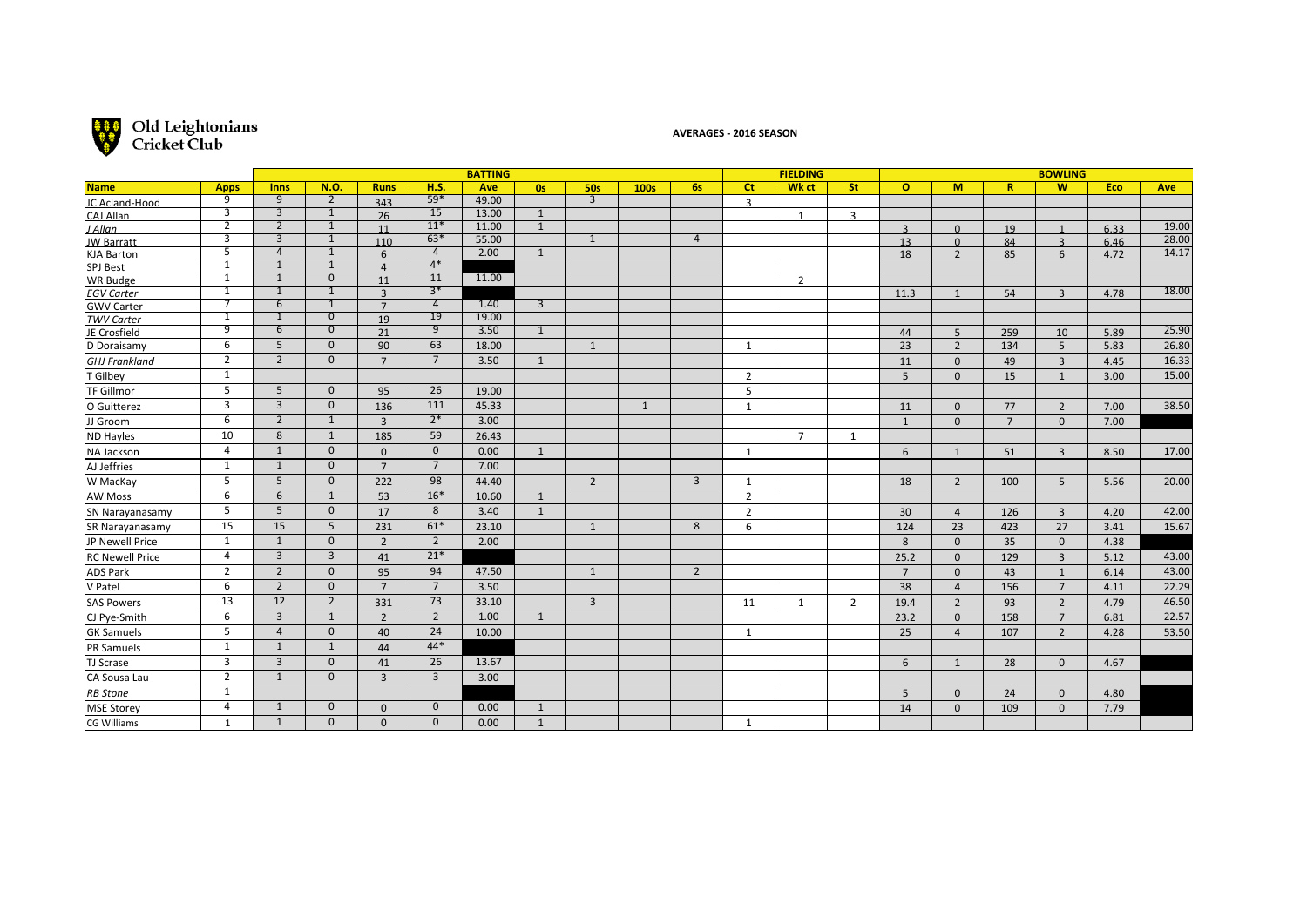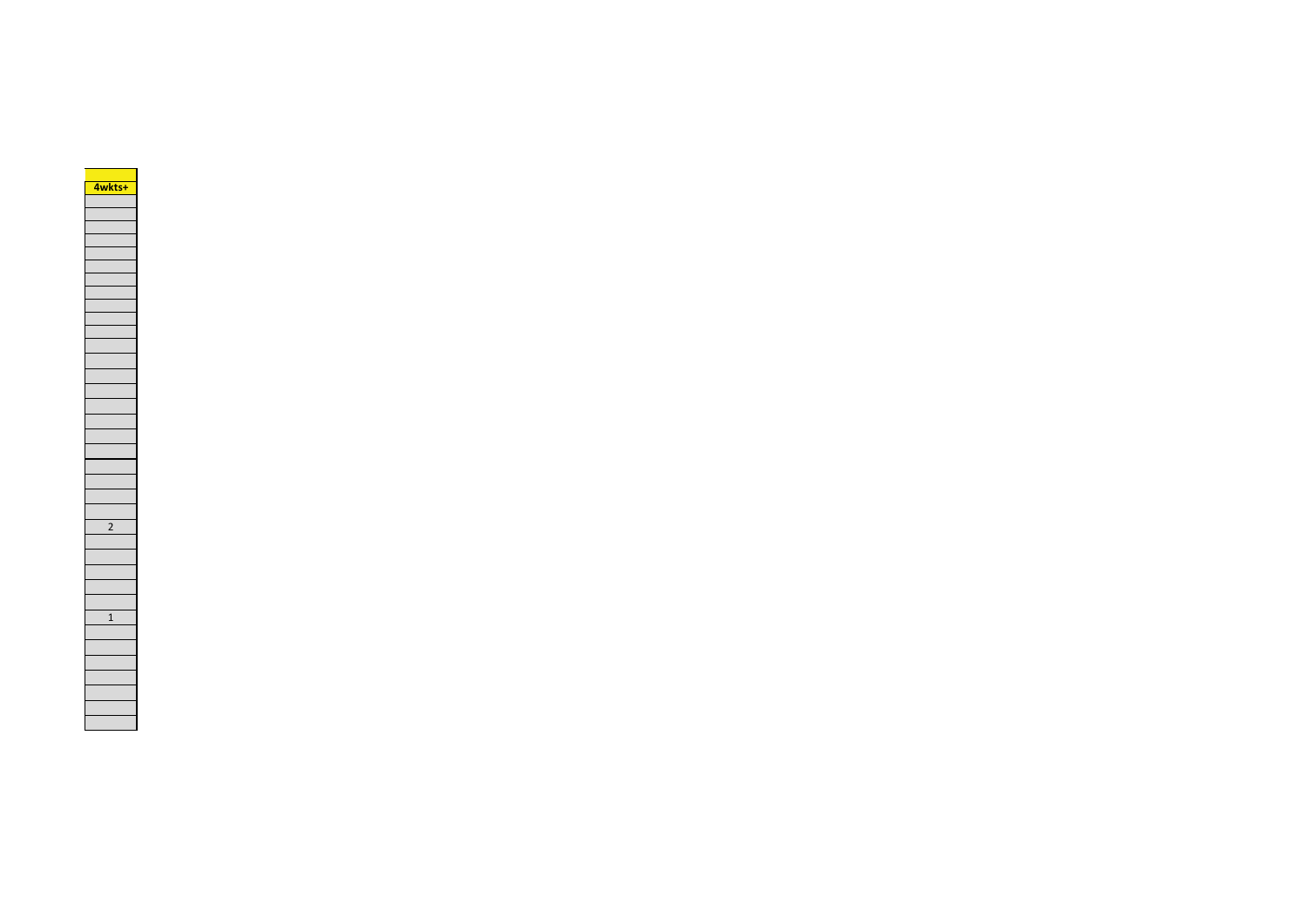

## Old Leightonians<br>Cricket Club

|                        |                 |                |                | How batsmen were out |                      |                |                |                        | <b>How bowlers took wickets</b> |                          |                |                |                   |  |
|------------------------|-----------------|----------------|----------------|----------------------|----------------------|----------------|----------------|------------------------|---------------------------------|--------------------------|----------------|----------------|-------------------|--|
| <b>Name</b>            | <b>Bowled</b>   | <b>Caught</b>  | <b>LBW</b>     |                      | Stumped   Hit wicket | <b>Run Out</b> | <b>Not Out</b> | <b>Name</b>            | <b>Bowled</b>                   | <b>Caught</b>            | <b>LBW</b>     | <b>Stumped</b> | <b>Hit Wicket</b> |  |
| JC Acland-Hood         | $\overline{2}$  | 5              |                |                      |                      |                | $\overline{2}$ | JC Acland-Hood         |                                 |                          |                |                |                   |  |
| CAJ Allan              |                 | $\mathbf{1}$   |                | $\mathbf{1}$         |                      |                | $\mathbf{1}$   | CAJ Allan              |                                 |                          |                |                |                   |  |
| J Allan                | $\mathbf{1}$    |                |                |                      |                      |                | $\mathbf{1}$   | J Allan                |                                 | $\mathbf{1}$             |                |                |                   |  |
| <b>JW Barratt</b>      | $\overline{1}$  | 1              |                |                      |                      |                | $\mathbf{1}$   | <b>JW Barratt</b>      | $\mathbf{1}$                    | $\mathbf{1}$             | $\mathbf{1}$   |                |                   |  |
| <b>KJA Barton</b>      | $\overline{1}$  |                | $\overline{2}$ |                      |                      |                | $\overline{1}$ | <b>KJA Barton</b>      | $\mathbf{1}$                    | $\overline{5}$           |                |                |                   |  |
| <b>SPJ Best</b>        |                 |                |                |                      |                      |                | $\overline{1}$ | <b>SPJ Best</b>        |                                 |                          |                |                |                   |  |
| <b>WR Budge</b>        | $\mathbf{1}$    |                |                |                      |                      |                |                | <b>WR Budge</b>        |                                 |                          |                |                |                   |  |
| <b>EGV Carter</b>      |                 |                |                |                      |                      |                | $\mathbf{1}$   | <b>EGV Carter</b>      | $\overline{2}$                  |                          |                |                |                   |  |
| <b>GWV Carter</b>      | $\overline{2}$  | $\mathbf{1}$   |                |                      |                      | $\overline{2}$ | $\mathbf{1}$   | <b>GWV Carter</b>      |                                 |                          |                |                |                   |  |
| <b>TWV Carter</b>      | $\overline{1}$  |                |                |                      |                      |                |                | <b>TWV Carter</b>      |                                 |                          |                |                |                   |  |
| JE Crosfield           | $\overline{1}$  | $\overline{3}$ | $\mathcal{L}$  |                      |                      |                |                | JE Crosfield           | $\overline{2}$                  | $\overline{3}$           | $\overline{3}$ | $\overline{2}$ |                   |  |
| D Doraisamy            | $\overline{2}$  | $\overline{3}$ |                |                      |                      |                |                | D Doraisamy            | $\overline{2}$                  | $\overline{3}$           |                |                |                   |  |
| <b>GHJ Frankland</b>   |                 |                |                | $\mathbf{1}$         |                      | $\mathbf{1}$   |                | GHJ Frankland          | $\mathbf{1}$                    |                          | $\overline{1}$ | $\mathbf{1}$   |                   |  |
| T Gilbey               |                 |                |                |                      |                      |                |                | T Gilbey               |                                 | $\mathbf{1}$             |                |                |                   |  |
| <b>TF Gillmor</b>      | $\mathbf{1}$    | 3              | $\overline{1}$ |                      |                      |                |                | <b>TF Gillmor</b>      |                                 |                          |                |                |                   |  |
| O Guitterez            |                 | $\overline{3}$ |                |                      |                      |                |                | O Guitterez            | $\mathbf{1}$                    | $\mathbf{1}$             |                |                |                   |  |
| JJ Groom               |                 | $\overline{1}$ |                |                      |                      |                | $\overline{1}$ | Groom                  |                                 |                          |                |                |                   |  |
| <b>ND Hayles</b>       | $\mathbf{1}$    | $\overline{4}$ |                | $\overline{1}$       |                      | $\overline{1}$ | $\overline{1}$ | <b>ND Hayles</b>       |                                 |                          |                |                |                   |  |
| NA Jackson             | $\mathbf{1}$    |                |                |                      |                      |                |                | NA Jackson             | $\mathbf{1}$                    | $\overline{2}$           |                |                |                   |  |
| AJ Jeffries            | $\mathbf{1}$    |                |                |                      |                      |                |                | AJ Jeffries            |                                 |                          |                |                |                   |  |
| W MacKay               | $\overline{2}$  | $\overline{2}$ |                |                      |                      |                |                | W MacKav               | $\mathcal{L}$                   | $\overline{\mathbf{z}}$  |                |                |                   |  |
| AW Moss                | $\overline{4}$  | $\mathbf{1}$   |                |                      |                      |                | $\mathbf{1}$   | <b>AW Moss</b>         |                                 |                          |                |                |                   |  |
| SN Narayanasamy        | $\overline{1}$  | $\overline{4}$ |                |                      |                      |                |                | SN Narayanasamy        | $\overline{2}$                  |                          | $\overline{1}$ |                |                   |  |
| SR Narayanasamy        | $\overline{2}$  | 5              |                | $\overline{2}$       |                      |                | 5              | SR Narayanasamy        | 8                               | 13                       | 5              | $\mathbf{1}$   |                   |  |
| JP Newell Price        |                 | $\mathbf{1}$   |                |                      |                      |                |                | JP Newell Price        |                                 |                          |                |                |                   |  |
| <b>RC Newell Price</b> |                 |                |                |                      |                      |                | 3              | <b>RC Newell Price</b> | $\mathbf{1}$                    |                          | $\overline{1}$ | $\mathbf{1}$   |                   |  |
| <b>ADS Park</b>        |                 | $\mathbf{1}$   |                |                      |                      | $\mathbf{1}$   |                | <b>ADS Park</b>        | $\mathbf{1}$                    |                          |                |                |                   |  |
| V Patel                |                 | $\overline{1}$ |                |                      |                      | $\overline{1}$ |                | V Patel                |                                 | 7                        |                |                |                   |  |
| <b>SAS Powers</b>      | $6 \overline{}$ | $\overline{2}$ |                |                      | $\overline{1}$       | $\overline{1}$ | $\overline{2}$ | <b>SAS Powers</b>      |                                 | $\overline{\phantom{a}}$ |                |                |                   |  |
| CJ Pye-Smith           |                 | $\mathbf{1}$   |                | $\mathbf{1}$         |                      |                | $\mathbf{1}$   | CJ Pye-Smith           | $\mathbf{1}$                    | 5                        |                | $\mathbf{1}$   |                   |  |
| <b>GK Samuels</b>      |                 | $\mathbf{1}$   | $\overline{2}$ |                      |                      | $\mathbf{1}$   |                | <b>GK Samuels</b>      |                                 | $\overline{2}$           |                |                |                   |  |
| PR Samuels             |                 |                |                |                      |                      |                | $\mathbf{1}$   | <b>PR Samuels</b>      |                                 |                          |                |                |                   |  |
| TJ Scrase              | $\mathbf{1}$    | $\overline{2}$ |                |                      |                      |                |                | TJ Scrase              |                                 |                          |                |                |                   |  |
| CA Sousa Lau           |                 |                |                |                      |                      | $\mathbf{1}$   |                | CA Sousa Lau           |                                 |                          |                |                |                   |  |
| <b>RB</b> Stone        |                 |                |                |                      |                      |                |                | <b>RB</b> Stone        |                                 |                          |                |                |                   |  |
| <b>MSE Storey</b>      |                 |                |                | $\mathbf{1}$         |                      |                |                | <b>MSE Storey</b>      |                                 |                          |                |                |                   |  |
| CG Williams            |                 | $\mathbf{1}$   |                |                      |                      |                |                | <b>CG Williams</b>     |                                 |                          |                |                |                   |  |

|    |                | How batsmen were out |                |                |                        |                | <b>How bowlers took wickets</b> |                |                |                   |  |
|----|----------------|----------------------|----------------|----------------|------------------------|----------------|---------------------------------|----------------|----------------|-------------------|--|
| ı. |                | Stumped   Hit wicket | <b>Run Out</b> | <b>Not Out</b> | <b>Name</b>            | <b>Bowled</b>  | <b>Caught</b>                   | <b>LBW</b>     | <b>Stumped</b> | <b>Hit Wicket</b> |  |
|    |                |                      |                | $\overline{2}$ | JC Acland-Hood         |                |                                 |                |                |                   |  |
|    | $\overline{1}$ |                      |                | $\overline{1}$ | CAJ Allan              |                |                                 |                |                |                   |  |
|    |                |                      |                | $\overline{1}$ | J Allan                |                | $\mathbf{1}$                    |                |                |                   |  |
|    |                |                      |                | $\overline{1}$ | <b>JW Barratt</b>      | $\mathbf{1}$   | $\mathbf{1}$                    | $\mathbf{1}$   |                |                   |  |
|    |                |                      |                | $\overline{1}$ | <b>KJA Barton</b>      | $\mathbf{1}$   | 5                               |                |                |                   |  |
|    |                |                      |                | $\mathbf{1}$   | <b>SPJ Best</b>        |                |                                 |                |                |                   |  |
|    |                |                      |                |                | <b>WR Budge</b>        |                |                                 |                |                |                   |  |
|    |                |                      |                | $\mathbf{1}$   | <b>EGV Carter</b>      | $\overline{2}$ | $\mathbf{1}$                    |                |                |                   |  |
|    |                |                      | $\overline{2}$ | $\mathbf{1}$   | <b>GWV Carter</b>      |                |                                 |                |                |                   |  |
|    |                |                      |                |                | <b>TWV Carter</b>      |                |                                 |                |                |                   |  |
|    |                |                      |                |                | JE Crosfield           | $\overline{2}$ | $\overline{3}$                  | $\overline{3}$ | $\overline{2}$ |                   |  |
|    |                |                      |                |                | D Doraisamy            | $\overline{2}$ | $\overline{3}$                  |                |                |                   |  |
|    | $\overline{1}$ |                      | $\mathbf{1}$   |                | <b>GHJ Frankland</b>   | $\mathbf{1}$   |                                 | $\mathbf{1}$   | $\overline{1}$ |                   |  |
|    |                |                      |                |                | T Gilbey               |                | $\mathbf{1}$                    |                |                |                   |  |
|    |                |                      |                |                | <b>TF Gillmor</b>      |                |                                 |                |                |                   |  |
|    |                |                      |                |                | O Guitterez            | $\mathbf{1}$   | $\mathbf{1}$                    |                |                |                   |  |
|    |                |                      |                | $\mathbf{1}$   | J Groom                |                |                                 |                |                |                   |  |
|    | $\overline{1}$ |                      | $\overline{1}$ | $\overline{1}$ | <b>ND Hayles</b>       |                |                                 |                |                |                   |  |
|    |                |                      |                |                | NA Jackson             | $\mathbf{1}$   | $\overline{2}$                  |                |                |                   |  |
|    |                |                      |                |                | AJ Jeffries            |                |                                 |                |                |                   |  |
|    |                |                      |                |                | W MacKay               | $\overline{2}$ | $\overline{3}$                  |                |                |                   |  |
|    |                |                      |                | $\overline{1}$ | AW Moss                |                |                                 |                |                |                   |  |
|    |                |                      |                |                | SN Narayanasamy        | $\overline{2}$ |                                 | $\mathbf{1}$   |                |                   |  |
|    | $\overline{2}$ |                      |                | 5              | SR Narayanasamy        | 8              | 13                              | 5              | $\mathbf{1}$   |                   |  |
|    |                |                      |                |                | JP Newell Price        |                |                                 |                |                |                   |  |
|    |                |                      |                | $\overline{3}$ | <b>RC Newell Price</b> | $\mathbf{1}$   |                                 | $\mathbf{1}$   | $\overline{1}$ |                   |  |
|    |                |                      | $\overline{1}$ |                | ADS Park               | $\mathbf{1}$   |                                 |                |                |                   |  |
|    |                |                      | $\overline{1}$ |                | V Patel                |                | $\overline{7}$                  |                |                |                   |  |
|    |                | $\overline{1}$       | $\overline{1}$ | $\overline{2}$ | <b>SAS Powers</b>      |                | $\overline{2}$                  |                |                |                   |  |
|    | $\mathbf{1}$   |                      |                | $\overline{1}$ | CJ Pye-Smith           | $\mathbf{1}$   | 5                               |                | $\overline{1}$ |                   |  |
|    |                |                      | $\overline{1}$ |                | <b>GK Samuels</b>      |                | $\overline{2}$                  |                |                |                   |  |
|    |                |                      |                | $\mathbf{1}$   | PR Samuels             |                |                                 |                |                |                   |  |
|    |                |                      |                |                | TJ Scrase              |                |                                 |                |                |                   |  |
|    |                |                      | $\overline{1}$ |                | CA Sousa Lau           |                |                                 |                |                |                   |  |
|    |                |                      |                |                | <b>RB</b> Stone        |                |                                 |                |                |                   |  |
|    | $\overline{1}$ |                      |                |                | <b>MSE Storey</b>      |                |                                 |                |                |                   |  |
|    |                |                      |                |                | <b>CG Williams</b>     |                |                                 |                |                |                   |  |